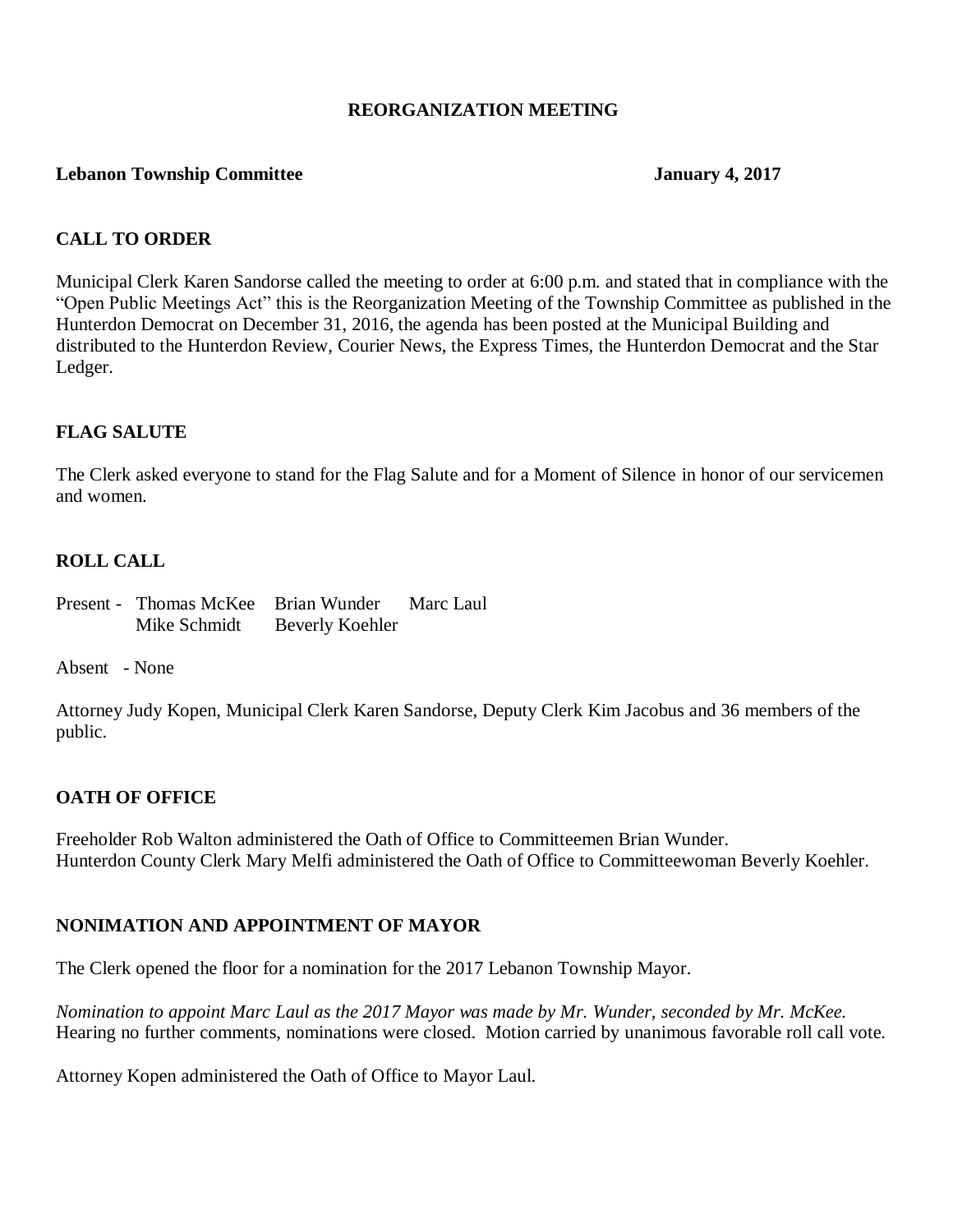LTCM 1/4/17 Page 2 of 19

## **ELECTION OF DEPUTY MAYOR**

The Mayor opened the floor for a nomination for the 2017 Lebanon Township Deputy Mayor.

*Nomination to appoint Mike Schmidt as the 2017 Deputy Mayor was made by Mr. McKee, seconded by* Mr. Wunder. Motion carried by unanimous favorable roll call vote.

Attorney Kopen administered the Oath of Office to Deputy Mayor Schmidt.

## **MAYORAL STATEMENT**

Mayor Laul thanked everyone for coming. He thanked the Committee for the vote of confidence to have him as Mayor for the second time and also welcomed Beverly Koehler to the Committee. He believes that she will be a great energetic addition to the Committee. Mayor Laul stated that he looks forward to continuing the momentum that was started last year. He stated that the Township had a lot of different things going on. The Committee promoted Jack Gale to Police Chief and promoted two patrolmen to Sergeants, Officers Gurneak and Rautenburg. The Committee hired a new police officer and is looking to hire one more. The Committee also hired two men for the DPW. The Mayor state that he was thrilled to see the Fire Department bring Fire Station #3 back to life and bring the pancake breakfast to it. The big thing that the Mayor liked was that the Historian, Recreation and Fire Department together had a great Christmas tree lighting and delivered Santa for the families. Over 100 people attended. It was a great event and he looks forward to seeing more of those events, where the community comes together.

#### **RESOLUTIONS**

*Motion by Mr. Wunder, seconded by Mr. Schmidt and carried by unanimous favorable roll call vote, the* Township Committee adopted Resolutions No. 01-2017 as written below.

#### **Resolution No. 01-2017- Non-Fair and Open Professional Service Contracts**

# **TOWNSHIP OF LEBANON COUNTY OF HUNTERDON STATE OF NEW JERSEY RESOLUTION NO. 01-2017**

## **RESOLUTION AUTHORIZING THE AWARD OF A NON-FAIR AND OPEN CONTRACT FOR LEBANON TOWNSHIP**

**WHEREAS**, the Lebanon Township Committee has a need to acquire professional services as outlined below as a non-fair and open contract pursuant to the provisions of N.J.S.A. 19:44A-20.4 or 20.5 as appropriate; and

**WHEREAS**, the Lebanon Township CFO has determined and certified in writing that the value of the acquisition will exceed \$17,500; and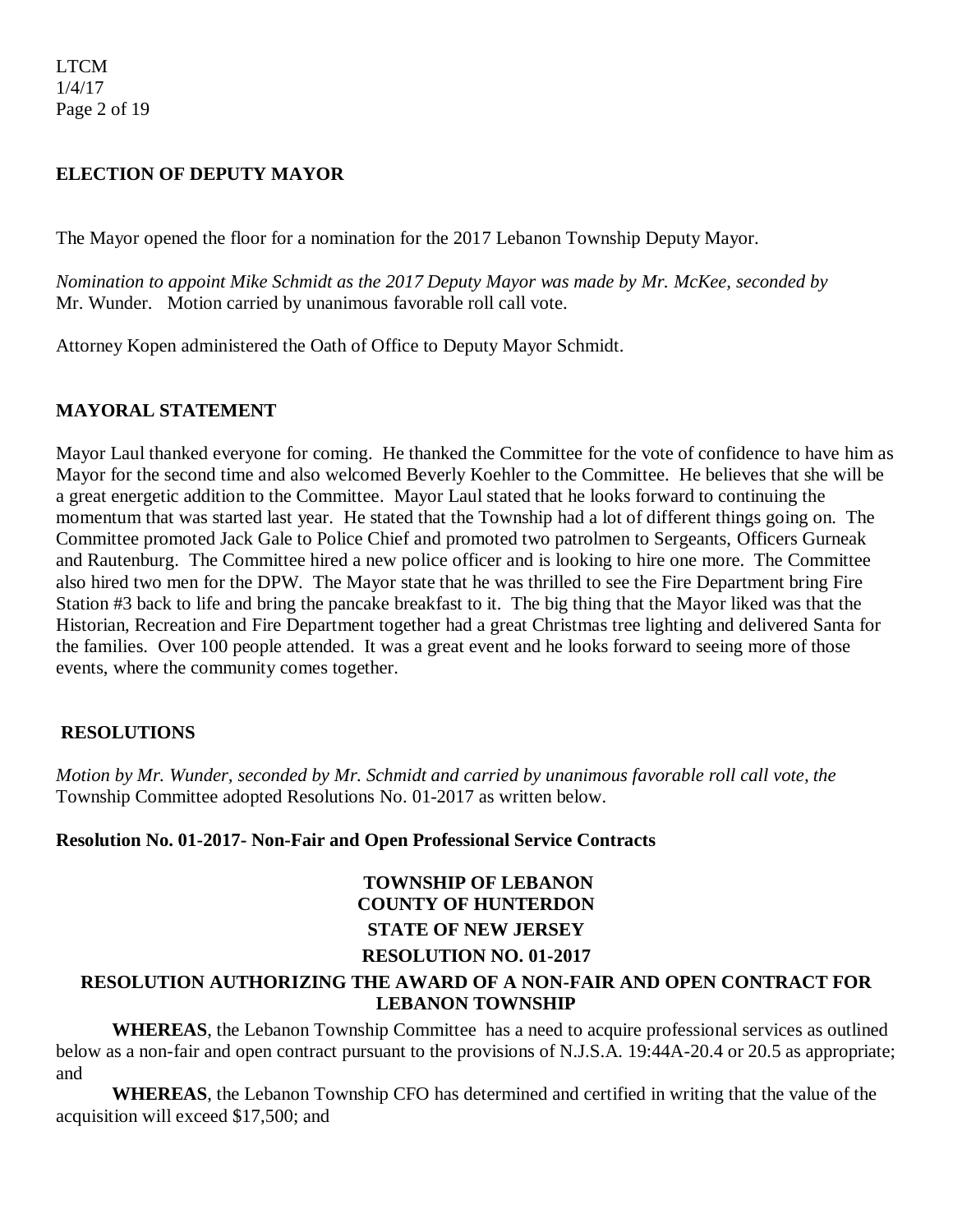LTCM 1/4/17 Page 3 of 19

**WHEREAS**, the anticipated term of this contract is 1 year and may be extended as approved by the Lebanon Township Committee; and

**WHEREAS**, the following agencies have completed and submitted a Business Entity Disclosure Certification which certified that they have not made any reportable contributions to a political or candidate committee in the Township of Lebanon in the previous one year, and that the contract will prohibit the agency from making any portable contribution through the term of the contract; and

**WHEREAS**, sufficient funds are available in the 2017 Temporary Budget and will be made available in the 2017 Municipal Budget for the Township of Lebanon as required in – N.J.A.C. 5:30-5.4.

**NOW THEREFORE, BE IT RESOLVED** that the Lebanon Township Committee of the Township of Lebanon, County of Hunterdon, State of New Jersey, as follows:

The Mayor and Municipal Clerk are hereby authorized and directed to executive contracts with the following person and firm for the year 2017:

- 1. Richard P. Cushing of Gebhardt & Kiefer is hereby appointed Lebanon Township Municipal Attorney for the year 2017.
- 2. Stephen Risse of Bayer-Risse Engineering is hereby appointed Lebanon Township Engineer for the year 2017.
- 3. Sanford N. Groendyke is hereby appointed the Lebanon Township Insurance Agent for the year 2017.
- 4. Michael P. Bolan, is hereby appointed the Lebanon Township Professional Planner for the year 2017.
- 5. Darren Vogel is hereby appointed as Environmental Engineer/Licensed Site Remediation Professional for the 2017 year.

**BE IT FURTHER RESOLVED** that the Business Disclosure Entity Certification and the Determination of Value be placed on file with this resolution; and

**BE IT FURTHER RESOLVED** that notice of this action shall be printed in the January 18, 2017 issue of the Hunterdon Review.

## **Resolution No. 02-2017- Auditor Professional Service Contract - Tabled**

*Motion by Ms. Koehler, seconded by Mr. Wunder and carried by unanimous favorable roll call vote, the* Township Committee adopted Resolutions No. 03-2017 as written below.

## **Resolution No. 03-2017- Professional Services**

## **TOWNSHIP OF LEBANON COUNTY OF HUNTERDON STATE OF NEW JERSEY RESOLUTION NO. 03-2017 PROFESSIONAL SERVICE APPOINTMENTS**

**WHEREAS**, there exists a need for Attorneys, Engineers, and Professional Experts for the Township of Lebanon, and

**WHEREAS**, the Local Public Contracts Law (N.J.S. A. 40A:11-1 et seq.) required that the resolution authorizing the award of contracts for "Professional Services" without competitive bids must be publicly advertised; and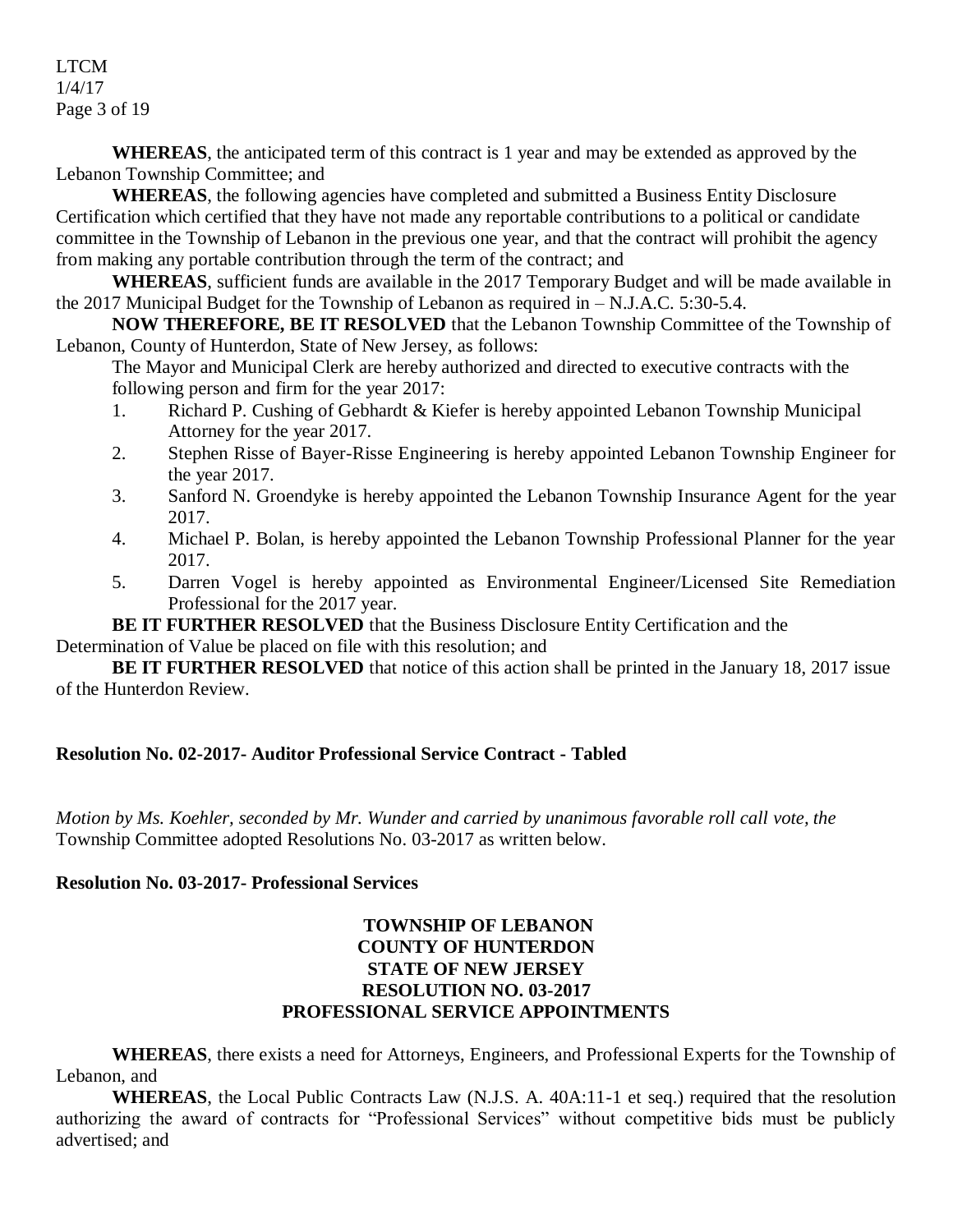LTCM 1/4/17 Page 4 of 19

**WHEREAS**, the Mayor, Township Clerk and Chief Financial Officer are hereby authorized and directed to execute the agreements; and

**WHEREAS** sufficient funds are available in the 2017 Temporary Budget and will be made available in the 2017 Municipal Budget for the Township of Lebanon for such services.

**NOW THEREFORE, BE IT RESOLVED** by the Township Committee of the Township of Lebanon, in the County of Hunterdon, on this 4th day of January, 2017 as follows:

- 1. Martin Allen of DiFrancesco, Bateman, Coley, Yospin, Kunzman, Davis, Lehrer & Flaum, P.C is hereby appointed as Tax Appeal Attorney for the Township of Lebanon for the year 2017.
- 2. Steve Rogut of Rogut McCarthy Troy, LLC, is hereby appointed as Bond Counsel for the Township of Lebanon for the year 2017.
- 3. Katharine Errickson is hereby appointed Tewksbury Township/Lebanon Township Municipal Court Prosecuting Attorney for the year 2017.
- 4. Scott Mitzner is hereby appointed Tewksbury Township/Lebanon Township Municipal Court Public Defender for the 2017 year.
- 5. Pamela Mathews, PE of Van Cleef Engineering is hereby appointed as Tax Map Maintenance Engineer for the 2017 year.

*Motion by Mr. Wunder, seconded by Ms. Koehler and carried by unanimous favorable roll call vote, the* Township Committee adopted Resolution No. 04-2017 to Resolution No. 19-2017 as written below.

## **Resolution No. 04-2017- Temporary Budget**

## **TOWNSHIP OF LEBANON COUNTY OF HUNTERDON STATE OF NEW JERSEY Resolution No. 04-2017 Temporary Municipal Budget**

**BE IT RESOLVED**, by the Township Committee of the Township of Lebanon, County of Hunterdon to establish the temporary municipal budget for the year 2017, in accordance with NJSA 40A:4-19, which consists of 26.25% of the 2016 Municipal Budget of \$ 4,551,655. which totals \$1,194,809.

## **Resolution No. 05-2017-Annual Meeting Schedule**

## **TOWNSHIP OF LEBANON COUNTY OF HUNTERDON STATE OF NEW JERSEY RESOLUTION NO. 05-2017 ANNUAL MEETING NOTICE SCHEDULE**

**WHEREAS** the Open Public Meetings Act (Ch 231, P.L. 1975) provides for the giving of annual notice by public bodies of the time, date and location of the regular meetings of such public body to be held during the succeeding year, and

**WHEREAS** the Open Public Meetings Act (Ch 231, P.L. 1975) hereinafter referred to as the Act, authorizes a public body to make certain other determinations and take certain other actions in conformance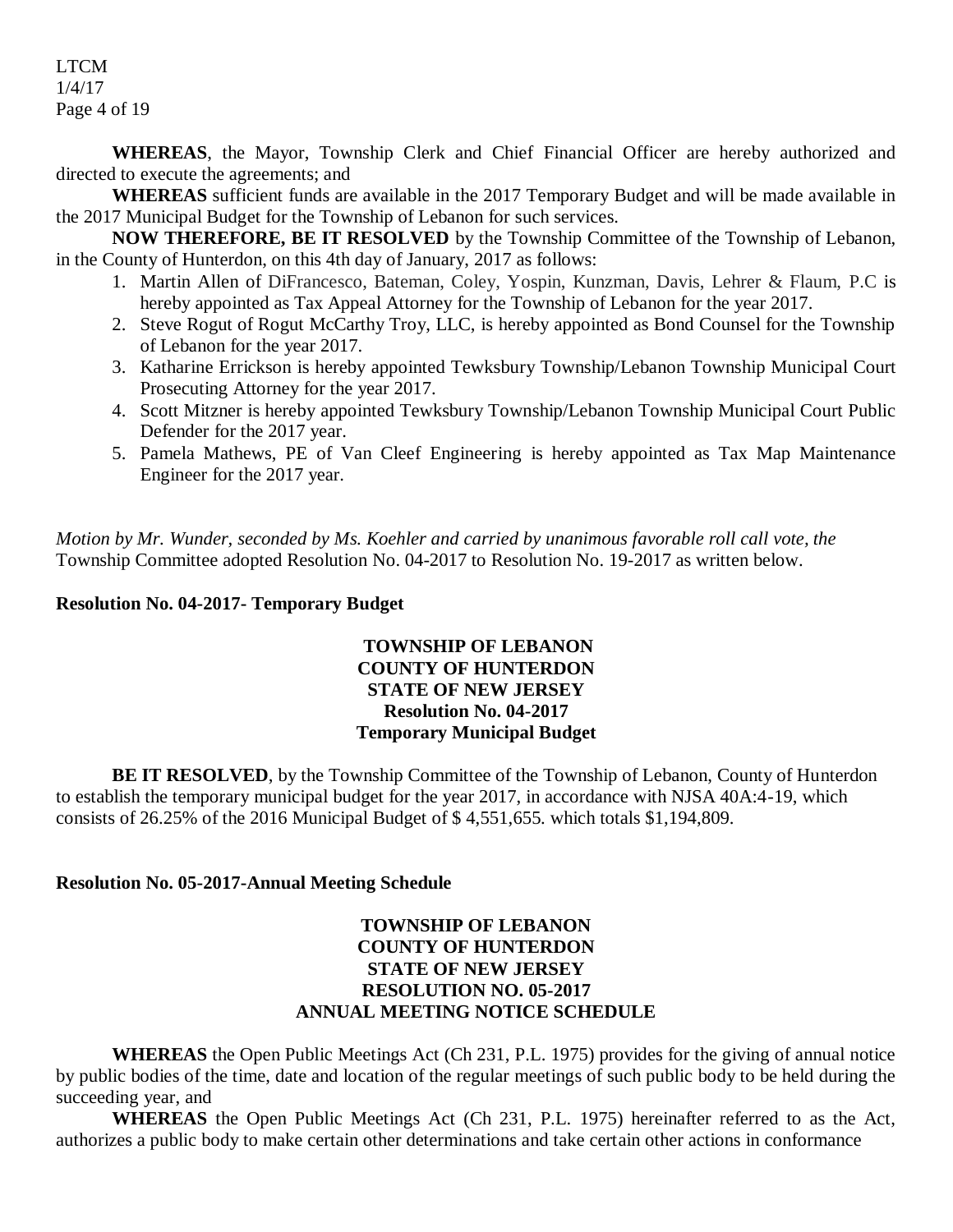## LTCM 1/4/17 Page 5 of 19

therewith:

**NOW THEREFORE BE IT RESOLVED** by the Township Committee of the Township of Lebanon, County of Hunterdon and State of New Jersey as follows:

Regular meetings of this Committee shall be held during the 2017 calendar year at 7:00 p.m. at the

Lebanon Township Municipal Building, 530 West Hill Road, Glen Gardner, (Lebanon Township) New Jersey, on the following dates:

### **a. The first & third Wednesday of each and every month: Jan. 18, Feb. 1 & 15, March 1 & 15, April 5 & 19, May 3 & 17, June 7 & 21, July 5 & 19, August 2 & 16, Sept. 6 & 20, Oct. 4 & 18, Nov. 1 & 15 and Dec. 6 & 20.**

The Township Committee may, at any meeting, hold an executive session and action may be taken on any issue of importance, which may be raised.

Copies of this Resolution and any revisions or modifications thereof, certified to be true copies by the Clerk of this municipality, be disseminated and distributed as required by the Act as follows:

- a. Posted and maintained throughout the 2017 calendar year on the bulletin board at the Lebanon Township Municipal Building;
- b. Faxed or emailed to the newspapers designated in Resolution No. 06-2017;
- c. Filed with the Clerk of this Municipality, and
- d. Mailed to such other persons as may be entitled thereto under the terms of the Act and this Resolution.

#### **Resolution No. 06-2017-Designation of Official Newspaper**

## **TOWNSHIP OF LEBANON COUNTY OF HUNTERDON STATE OF NEW JERSEY RESOLUTION NO. 06-2017 DESIGNATION OF OFFICIAL NEWSPAPER**

**BE IT RESOLVED** by the Township Committee of the Township of Lebanon, County of Hunterdon, State of New Jersey, that pursuant to N.J.S.A. 40:53-1 et seq. The Hunterdon Review and/or the Hunterdon County Democrat are designated as the Official Newspapers. Official notices may also be published in the Express Times, the Newark Star Ledger, and the Courier News to meet time requirements.

#### **Resolution No. 07-2017-Payment of Taxes**

## **TOWNSHIP OF LEBANON COUNTY OF HUNTERDON STATE OF NEW JERSEY RESOLUTION NO. 07-2017 PAYMENT OF TAXES**

**WHEREAS**, R.S. 54:4-67 provides that the Township may fix the interest to be charged for nonpayment of taxes or assessments on or before the date when they would become delinquent, subject to certain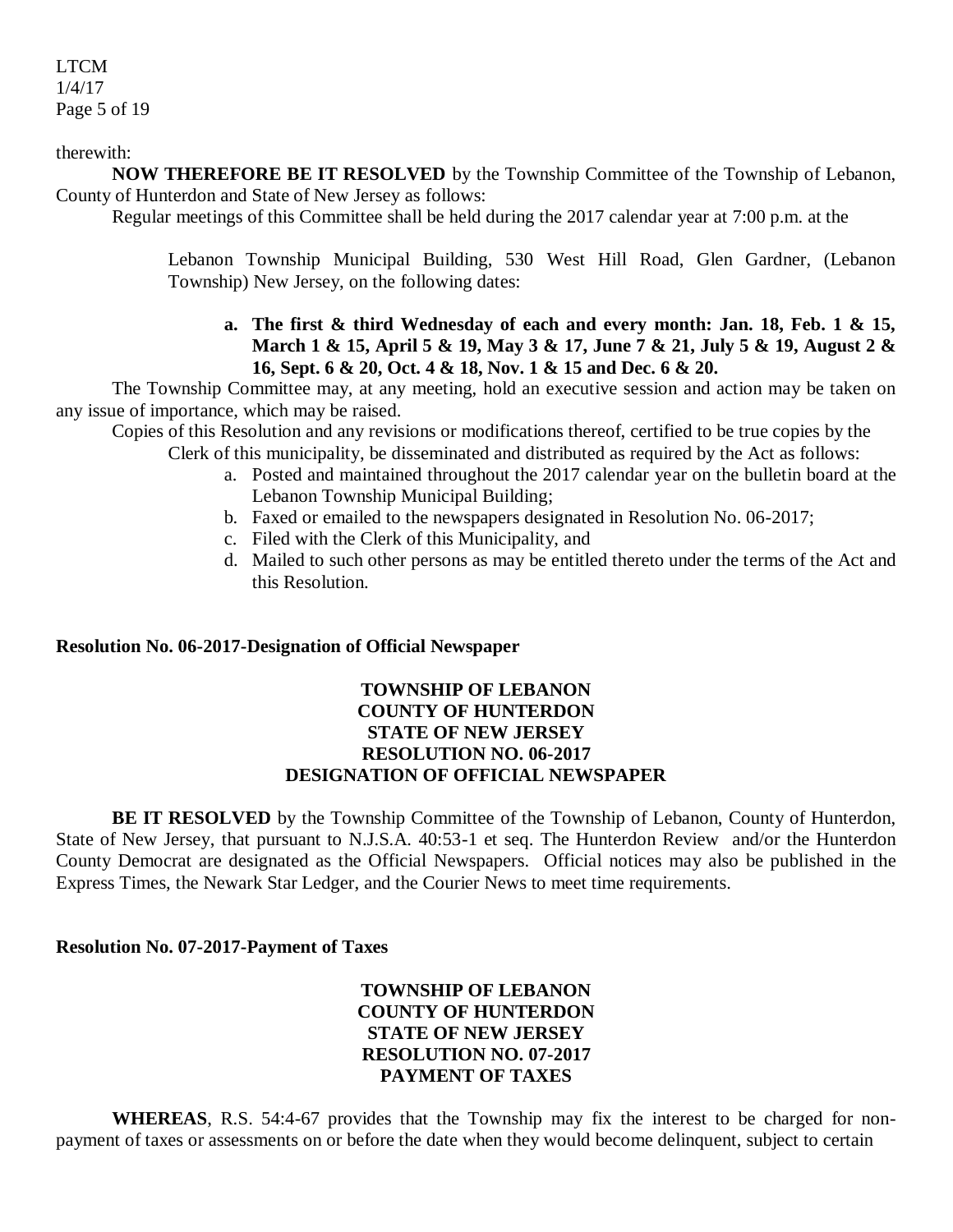LTCM 1/4/17 Page 6 of 19

maximum percentages therein specified;

**NOW THEREFORE, BE IT RESOLVED** by the Township Committee of the Township of Lebanon, in the County of Hunterdon that taxes shall be collected quarterly on February 1, 2017, May 1, 2017, August 1, 2017 and November 1, 2017 and that interest will be charged at the rate of 8% per annum on the first \$1,500.00 of the delinquency and 18% per annum on any amount in excess of \$1,500.00 to be calculated from the date the tax was payable until the date of actual payment. There will be a ten-day grace period after which unpaid taxes will be charged interest from the due date. If computed interest is under \$1.00, there will be no charge.

**BE IT FURTHER RESOLVED** that, pursuant to statute, if a tax delinquency is over \$10,000.00 at the end of the year, and additional flat penalty of 6% per annum shall be imposed.

**BE IS FINALLY RESOLVED THAT** this Resolution shall be published in the January 18, 2017 issue of the Hunterdon Review.

#### **Resolution No. 08-2017-Authorization to Cancel Property Tax**

## **TOWNSHIP OF LEBANON COUNTY OF HUNTERDON STATE OF NEW JERSEY RESOLUTION NO. 08-2017 AUTHORIZATION TO CANCEL PROPERTY TAX CREDITS AND DELINQUENCIES**

**WHEREAS** the Township Committee of the Township of Lebanon, County of Hunterdon, State of New Jersey have been informed by the Tax Collector that from time to time there are property tax credits or delinquencies on certain property located within the Township of Lebanon, and

**WHEREAS** pursuant to N.J.S.A. 40A:5-17.1, a Resolution may be adopted by the governing body of a municipality authorizing a municipal employee to process without further action on the part of the governing body the cancellation of any property tax credit or delinquency of less than \$5.00.

**NOW, THEREFORE, BE IT RESOLVED** by the Township Committee of the Township of Lebanon, County of Hunterdon, State of New Jersey, that the Tax Collector be authorized to cancel any property tax credit or delinquency of less than \$5.00 without further action on the part of the Township Committee and that such action be noted in the Tax Duplicate for the Township of Lebanon.

#### **Resolution No. 09-2017-Authorization to File Corrective Appeals**

## **TOWNSHIP OF LEBANON COUNTY OF HUNTERDON STATE OF NEW JERSEY RESOLUTION NO. 09-2017 AUTHORIZATION TO FILE CORRECTIVE APPEALS**

**WHEREAS,** the Township Committee of the Township of Lebanon has been informed that from time to time errors are made in computing tax assessments, and

**WHEREAS**, the Tax Attorney of Lebanon Township is called upon to defend tax appeals filed with the Hunterdon County Board of Taxation and to agree to stipulations of appeals.

**WHEREAS**, the Tax Attorney has requested the Township Committee authorize him to agree to Stipulation of Appeals on behalf of the Township, provided the Tax Assessor agrees with the proposed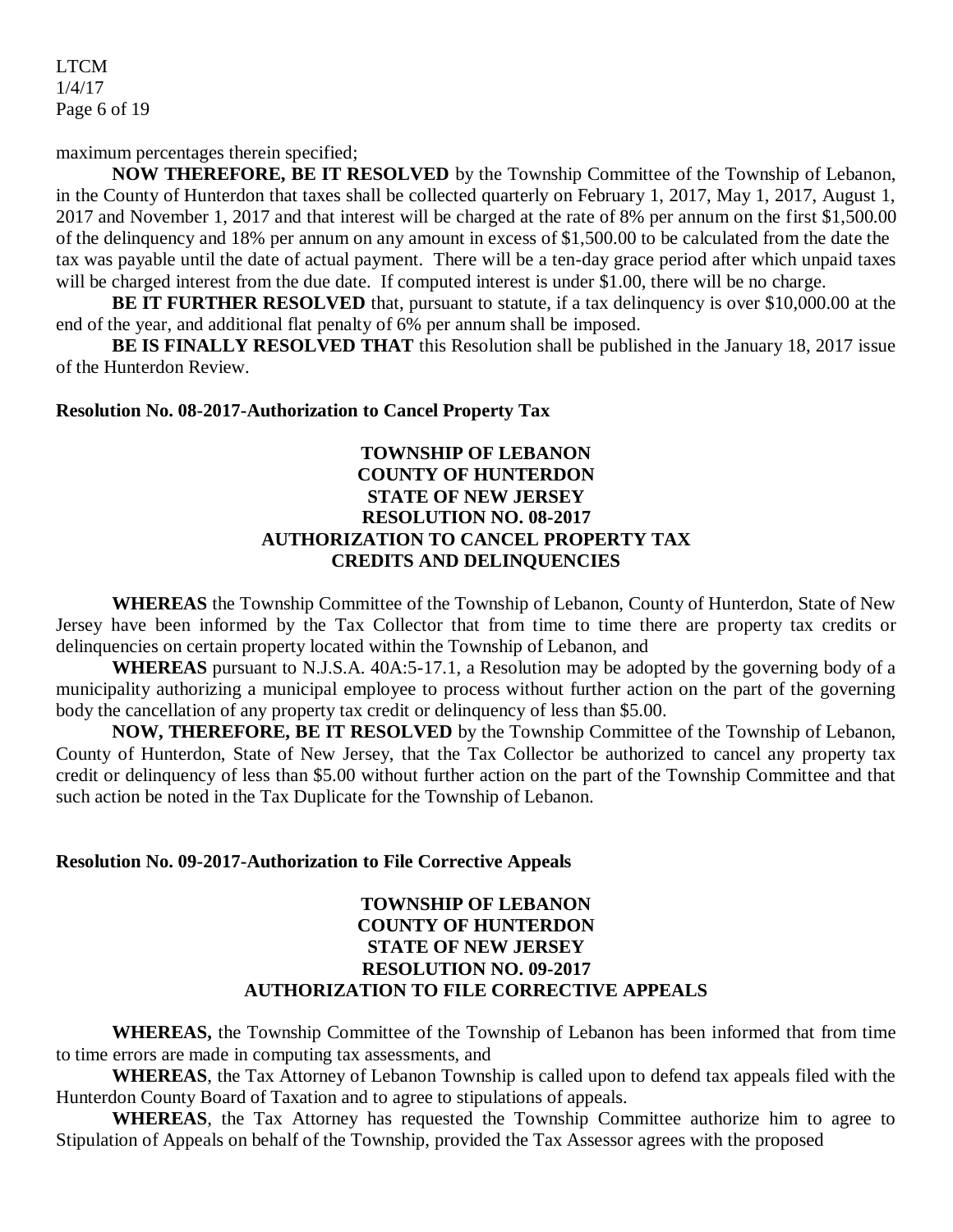LTCM 1/4/17 Page 7 of 19

## Stipulation of Appeal;

**NOW THEREFORE BE IT RESOLVED** by the Township Committee of the Township of Lebanon, County of Hunterdon, State of New Jersey, that the Tax Attorney for the Township of Lebanon is hereby authorized to file corrective appeals with the Hunterdon County Board of Taxation, in defense of appeals filed with said Board and to sign Stipulations of Appeals on behalf on Lebanon Township, which he feels are proper

and in the best interest of the Municipality.

BE IT FURTHER RESOLVED that a copy of this Resolution be forwarded to the County Board of Taxation.

This Resolution shall take effect immediately.

#### **Resolution No. 10-2017-Authorization to Sign Documents**

## **TOWNSHIP OF LEBANON COUNTY OF HUNTERDON STATE OF NEW JERSEY RESOLUTION NO. 10-2017 AUTHORIZATION TO SIGN DOCUMENTS**

**WHEREAS**, the Mayor, Deputy Mayor, Township Clerk, Deputy Clerk, and Chief Financial Officer of the Township of Lebanon are municipal officers for the Township of Lebanon; and

**NOW, THEREFORE BE IT RESOLVED**, that the Mayor or Deputy Mayor, Township Clerk or Deputy Clerk, and Chief Financial Officer be authorized to sign documents on the Township's behalf, according to law.

This Resolution shall take effect immediately.

#### **Resolution No. 11-2017-Authorization for CFO to Issue Certain Checks**

## **TOWNSHIP OF LEBANON COUNTY OF HUNTERDON STATE OF NEW JERSEY RESOLUTION NO. 11-2017 AUTHORIZATION FOR CFO TO ISSUE CERTAIN CHECKS & REMIT PAYROLL TAXES**

**WHEREAS,** the Township Committee have adopted ordinances establishing procedures for the payment of claims and payroll,

**WHEREAS,** it is necessary for certain remittances to be paid to the State of New Jersey for pension, State Income tax deductions and fees from the issuance of dog licenses, marriage licenses and construction permits; to the appropriate agencies for Federal and other State Income Tax deductions, Social Security deductions, Wage Executions ordered by the Court, and to the appropriate entity for other voluntary payroll deductions;

**WHEREAS,** Federal and State of New Jersey payroll taxes must be made by Electronic Fund Transfer as required by law;

**WHEREAS,** it is the intent of the Township Committee to pay County, local school and regional school taxes at the required intervals,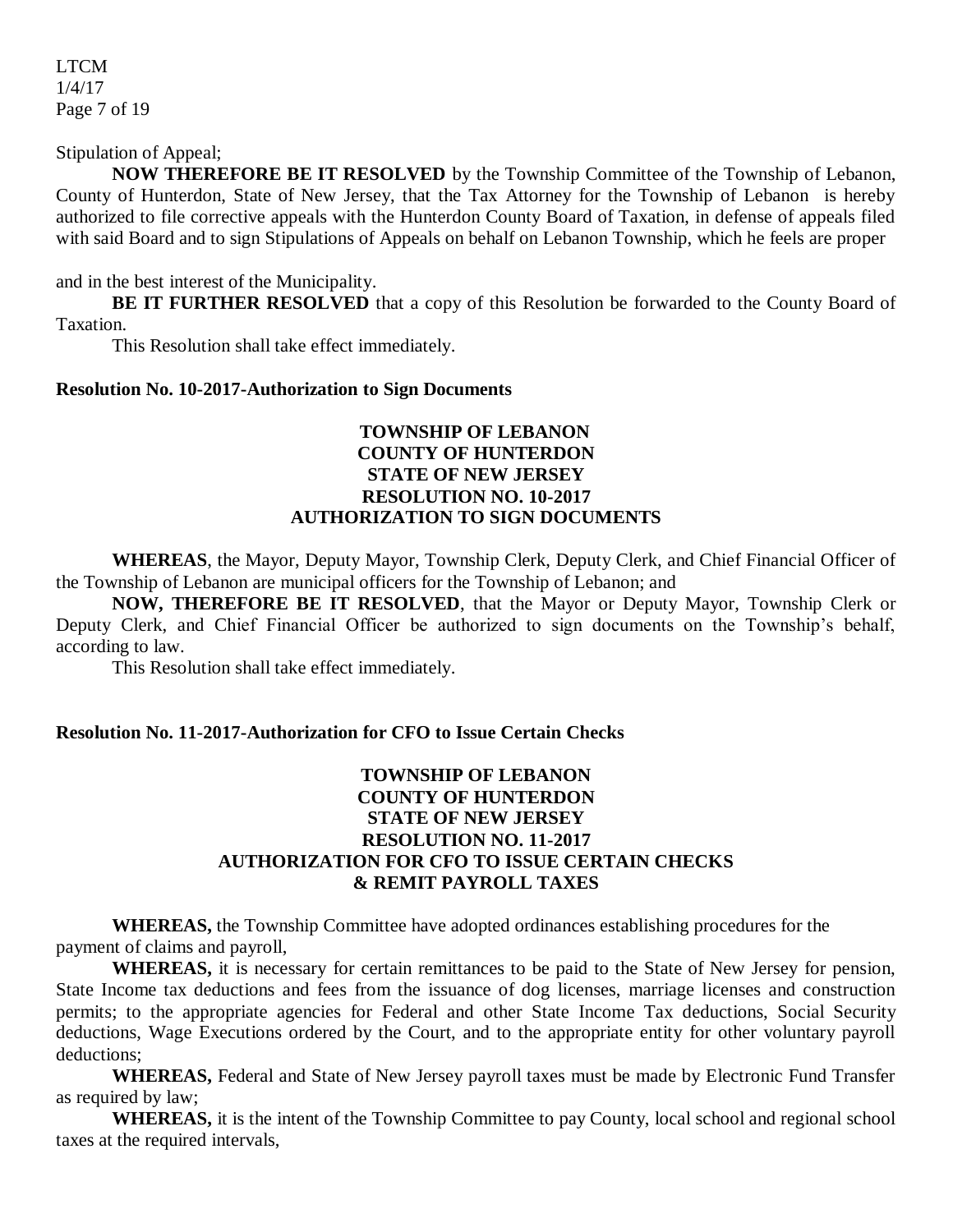## LTCM 1/4/17 Page 8 of 19

**NOW, THEREFORE BE IT RESOLVED** by the Township Committee of the Township of Lebanon, County of Hunterdon, State of New Jersey, as follows:

- 1. That the Chief Financial Officer be and is hereby by authorized to prepare and the Mayor or Deputy Mayor, the Municipal Clerk or the Deputy Clerk, and the Chief Financial Officer/Treasurer be authorized to sign the following checks, all drawn against Current Fund unless otherwise noted:
	- a. Payroll checks for all employees pursuant to established schedules; payroll checks from Payroll Account and transfer of sufficient funds from Current Fund.
	- b. Remittances from the Payroll Account to the appropriate agencies for State of New Jersey and State of Pennsylvania Gross Income Tax employee deductions and employer share payable to the State of New Jersey, for State of New Jersey Public Employees and Police and Fire Retirement Systems and Contributory Insurance for employee deductions and to the SUI Reserve Fund for employee deductions as may apply, to appropriate agencies for wage executions to comply with court orders and to the appropriate entity for other voluntary payroll deductions.
	- c. Checks payable to the appropriate agency of the State of New Jersey for fees from the issuance of dog licenses, marriage licenses. (Dog license fees from the Animal Control Account).
	- d. Checks payable to the County of Hunterdon for taxes upon receipt of statement from the County Chief Financial Officer.
	- e. Checks payable to the Lebanon Township Board of Education and North Hunterdon-Voorhees Regional High School District upon receipt of statements from the respective Board Secretaries.
- 2. That the Chief Financial Officer is hereby authorized to remit Federal withholding and Social Security Taxes and New Jersey State Income Tax deductions by Electronic Funds Transfer, as required by applicable law, such remittances to be transferred from the Payroll Fund Account.

**BE IT FURTHER RESOLVED** that the Chief Financial Officer shall include a statement of the issuance of such checks as listed above as part of the Financial Report presented at the next scheduled meeting.

## **Resolution No. 12-2017-Designation of Depositories**

## **TOWNSHIP OF LEBANON COUNTY OF HUNTERDON STATE OF NEW JERSEY RESOLUTION NO. 12-2017 DESIGNATION OF DEPOSITORIES**

**WHEREAS,** R.S. 40A:5-14 requires that the Township designate as a depository for its moneys one or more banks or trust companies having its place of business in this state; and

**WHEREAS**, Peapack-Gladstone Bank, PNC, TD Bank and the New Jersey Cash Management Fund are bank or trust companies meeting the qualifications of said statute and which have satisfactorily performed the function of depository banks;

**NOW, THEREFORE BE IT RESOLVED** by the Township Committee of the Township of Lebanon in the County of Hunterdon, that PNC, Peapack-Gladstone Bank, TD Bank and the New Jersey Cash Management Fund are hereby designated as the depository banks for the Township of Lebanon.

#### **Resolution No. 13-2017-Cash Management Plan**

## **TOWNSHIP OF LEBANON**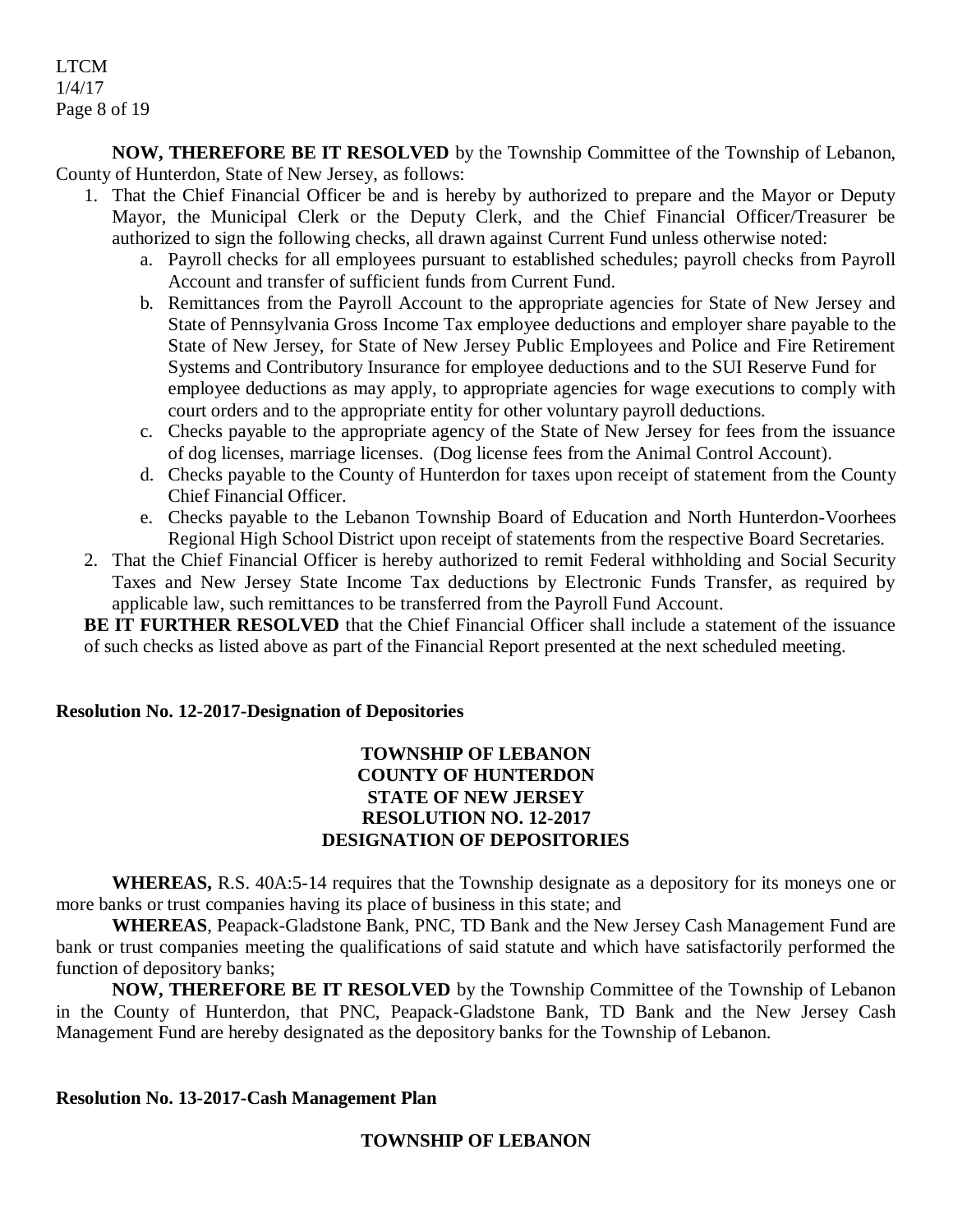#### **COUNTY OF HUNTERDON STATE OF NEW JERSEY RESOLUTION NO. 13-2017 CASH MANAGEMENT PLAN**

**WHEREAS**, N.J.S.A. 40A:5-14, Local Fiscal Affairs Law, requires that each municipality adopt a Cash Management Plan designed to assure the deposit, investment and proper disbursement of local funds;

**NOW, THEREFORE, BE IT RESOLVED**, that the Township Committee of the Township of Lebanon does hereby adopt the following Cash Management Plan:

A. Designation of Depositories

The following institutions are designated as permissible depositories for the deposit of Township funds: Peapack-Gladstone

PNC Bank

TD Bank

and any other Federal and State Bank in the State of New Jersey

All depositories must conform to the Governmental Unit Deposit Protection Act (GUDPA)

and shall provide a Notification of Eligibility from the State of New Jersey, Department of Banking, on a semiannual basis. In addition, designated depositories shall maintain maximum FDIC or FSLIC coverage of all Township funds on deposit.

B. Deposit of Funds

All funds shall be deposited within forty eight (48) hours of receipt, in accordance with N.J.S.A. 40A:5- 15, into appropriate fund operating accounts. Non-interest bearing operating and capital accounts shall be regularly monitored on a monthly basis by the CFO for the availability of funds being transferred into interest bearing accounts. Debt Service and Trust Accounts shall be maintained in accordance with Federal and State statutes regulating such funds. Payroll, Developers'

Escrow deposits and other agency funds, which represent funds of individuals and other organizations held by the Township, shall be deposited in regular, interest bearing accounts unless average daily balance is below \$1,000.00. Grant funds shall be deposited in accordance with regulations of the granting government or agency.

Where compensating balances are required by any designated depository to offset the cost of services provided; an agreement between the Township and the depository shall be executed, specifying the charge for each service and the balance required to offset each charge. Said agreement shall be reviewed on an annual basis.

C. Investment Instruments and Procedures

The Township may purchase those investments permitted in N.J.S.A. 40A:5-15.1, which include:

United States Treasury Bonds, Notes and Bills

U.S. Government Agency and Instrumentality Obligations

Bonds and other obligations of the Township of Lebanon

Peapack-Gladstone Bank Deposits and Certificates of Deposits

TD Bank Deposits and Certificates of Deposits

Savings and Bank Deposits and Certificates of Deposits

State of NJ and the State of NJ Cash Management Plan

The Township may purchase other obligation approved by the Division of Investment of the Department of Treasury for investment by local units.

Investments shall be limited to a maturity of not more than one-year unless a longer term is permitted by applicable Federal or State regulations. Allowable investments with maturities which extend beyond the end of the Township's fiscal year shall be permitted only if interest accrued on the investment is credited to the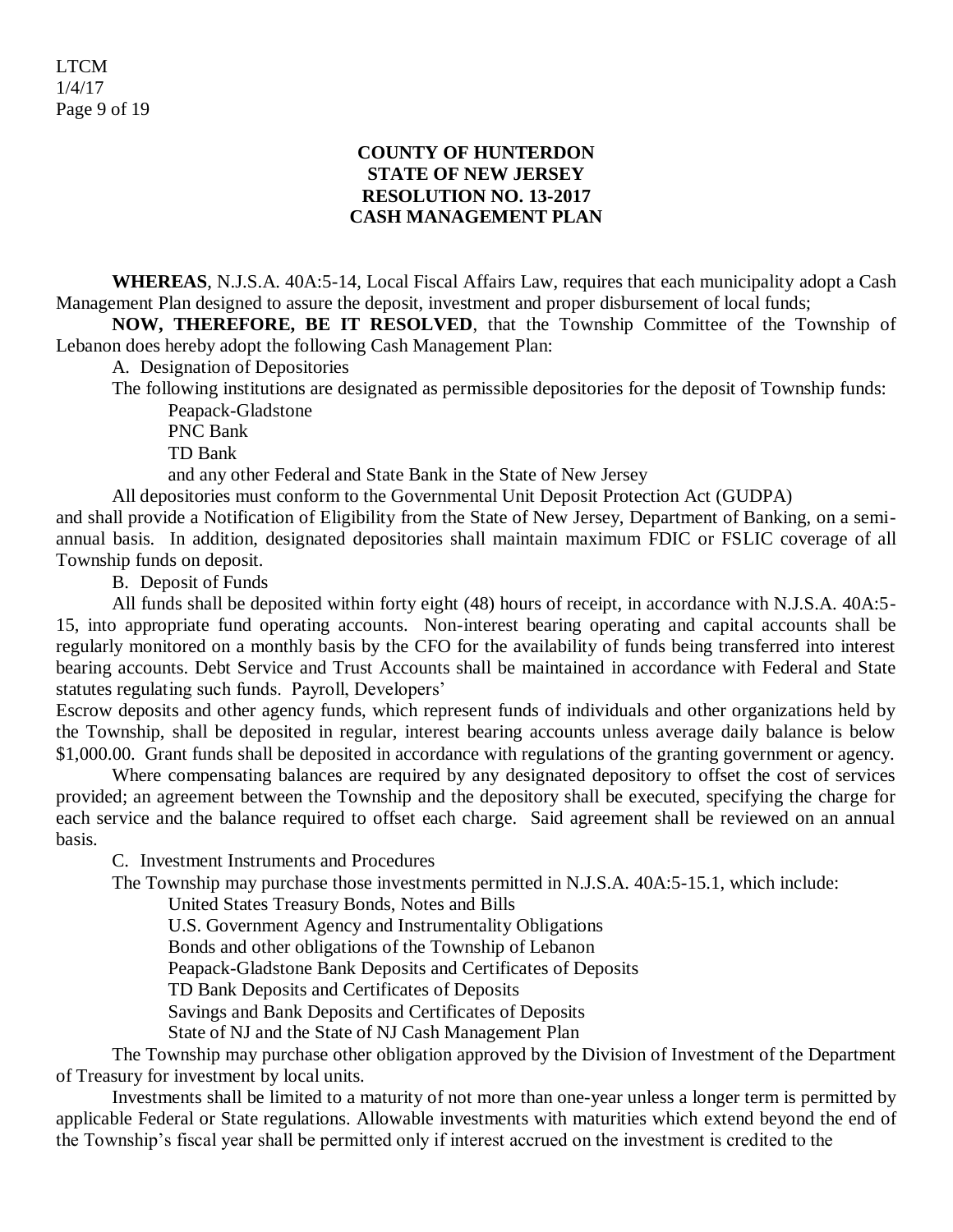#### LTCM 1/4/17 Page 10 of 19

Township at the end of the fiscal year for the purpose of realizing budgetary revenue.

The purchase of Certificates of Deposit shall be made based on the availability of funds for investment and the analysis of projected cash flows. Bids for Certificates of Deposit will be solicited of at least three designated depositories only if the amount available for investment is \$100,000 or greater. Telephone bids will be solicited by the Chief Financial Officer, or designated staff member. Bidders shall specify the principal amount, interest, rate and maturity of the investment and transmit such bid to the Township by telefax. A check

or wire transfer will be made available to the winning bidder on the same business day the bid is awarded.

Where the return on a proposed investment does not exceed the cost of making such investment, the Chief Financial Officer will not make the investment. The Chief Financial Officer shall have the discretion of award an investment to the depository wherein the funds reside, should that institution's quoted interest rate be less than other quoted rates, and the differential in interest rates is not more than twenty-five (25) basis points (0.25%), providing that the turn of the investment is thirty (30) days or less. The chief Financial Officer shall have the discretion to reject all bids.

D. Disbursement of Funds

All funds shall be disbursed as authorized and directed by the Township Committee. The Chief Financial Officer shall, at the beginning of the fiscal year, present to the Township Committee a schedule of debt service, principal and interest payments and , when available a schedule of School Tax payments for the upcoming fiscal year. Upon approval of the schedules of payments by the Township Committee, the Chief Financial Officer shall then have the authority to make the following disbursements:

> School Taxes County Taxes **Interfunds** Purchase of Investments Debt Service Salary and Wages Postage

Disbursements shall be executed via electronic wire transfer of funds by the Chief Financial Officer, or designated staff member, when that method of payment is deemed necessary or preferable by the payee, or when the amount of such payment will result in a financial benefit of the Township of Lebanon in the form of increased investment income.

E. Reporting

The Chief Financial Officer shall, prior to the last day of the month immediately following, present to the Township Committee a monthly report of cash receipts and disbursement, subject to reconciliation and periodic adjustments.

F. Bonding

The following officials shall be covered by surety bonds, said surety bonds to be examined by the independent auditor to insure their proper execution:

Chief Financial Officer

Tax Collector

Municipal Clerk

Staff members of the Department of Finance and Tax Collection not covered by separate surety bonds shall be covered by a Public Employee's Faithful Performance Bond.

G. Compliance

The Cash Management Plan of the Township of Lebanon shall be subject to the approval of the Township Attorney, and shall be subject to the annual audit conducted pursuant to N.J.S.A. 40A:5-14.

As stated in N.J.S.A. 40A:5-14, the officials(s) charged with the custody of the Township funds shall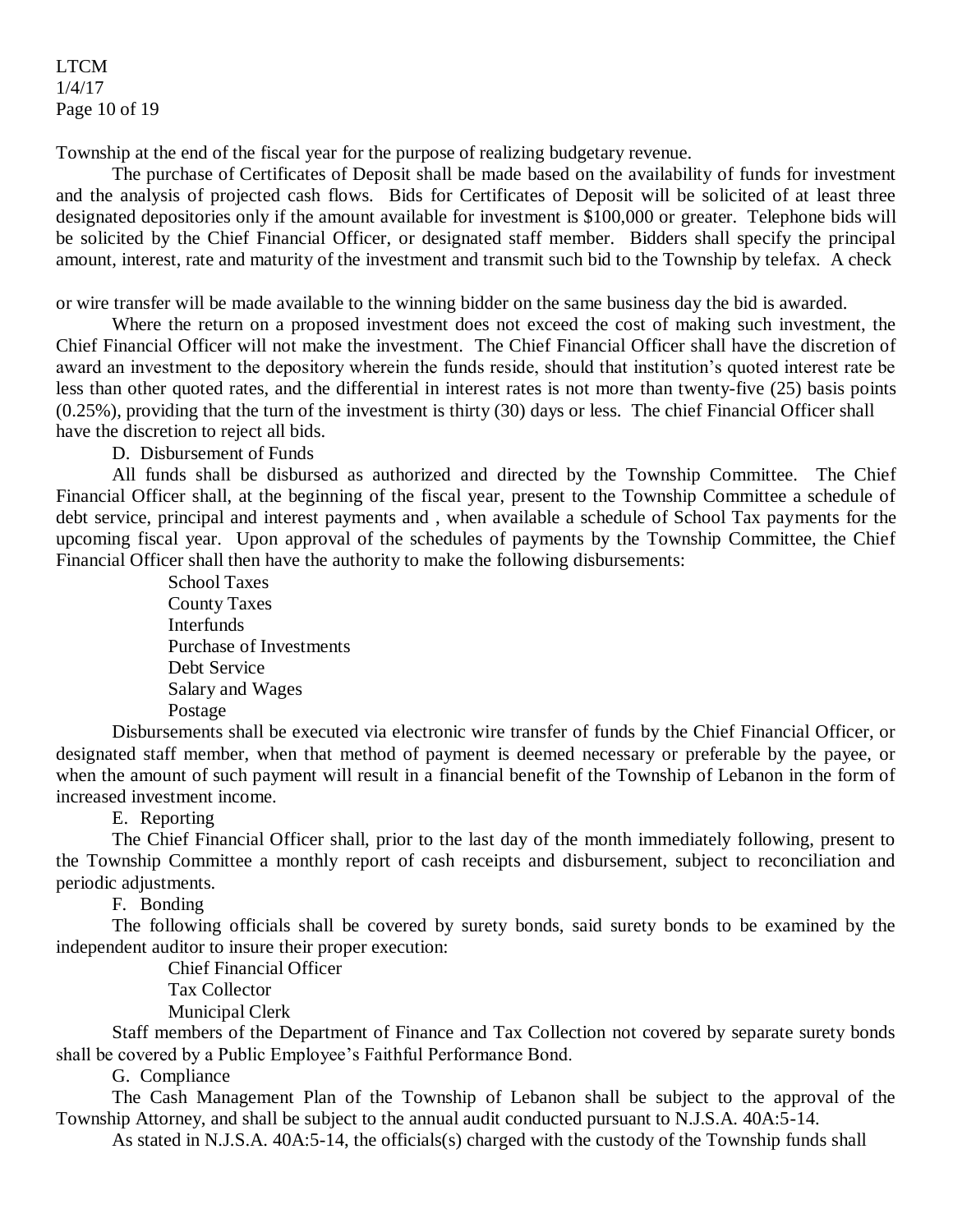LTCM 1/4/17 Page 11 of 19

deposit then as instructed by this Cash Management Plan, and shall thereafter be relieved of any liability or loss due to the insolvency or closing of any designated depository.

If, at any time, this Cash Management Plan conflicts with any regulations of the State of New Jersey, or any department thereof, the applicable State regulations shall apply.

#### **Resolution No. 14-2017-Return Check Fee**

#### **TOWNSHIP OF LEBANON COUNTY OF HUNTERDON STATE OF NEW JERSEY RESOLUTION NO. 14-2017 RETURN CHECK FEE**

**WHEREAS**, N.J.S.A. 40:5-18(a) provides that the governing body of a municipality may provide, by resolution or ordinance, for the imposition of a service charge to be added to any account owing to the municipality, it payment tendered on the account was by check or other written instrument which was returned for insufficient funds; and

**WHEREAS,** N.J.S.A. 40:5-18(b) provides that whenever an account owing to a municipality is for a tax or special assessment, the service charge authorized by this section shall be included on whatever list of delinquent accounts is prepared for enforcement of the lien.

**NOW, THEREFORE BE IT RESOLVED** by the Township Committee of the Township of Lebanon, that the service charge for a check or other written instrument returned for insufficient funds is hereby determined and set at \$20.00 per check or other written instrument pursuant to N.J.S.A. 40:5-18(c); and

**BE IT FURTHER RESOLVED** that any service charge authorized by this section shall be collected in the same manner prescribed by law for the collection of the account for which the check or other written instrument was tendered. In addition, the governing body may require future payments to be tendered in cash or by certified or cashier's check, N.J.S.A. 40:5-18(d).

#### **Resolution No. 15-2017-Cancellation of Tax Sale Certificates**

## **TOWNSHIP OF LEBANON COUNTY OF HUNTERDON STATE OF NEW JERSEY RESOLUTION NO. 15-2017 AUTHORIZATION OF REDEMPTION**

**WHEREAS,** N.J.S.A. 54:5-55 provides that where a Tax Sale Certificate has been redeemed, the Tax Collector shall, at the option of the redeeming party, either execute a Certificate of Redemption or procure and deliver to the owner a Certificate of Sale receipted for cancellation by endorsement in same manner required by law to satisfy or cancel a mortgage; and

**WHEREAS,** N.J.S.A. 46:18-6 provides that an instrument record-able mortgage may be canceled only by the endorsement of the executive officer of a corporation attested to by a secretarial officer of the corporation; and

**WHEREAS,** the Mayor of the Township is considered to be a duly authorized executive officer; and Tax Collector of the Township is considered to be duly authorized to collect taxes,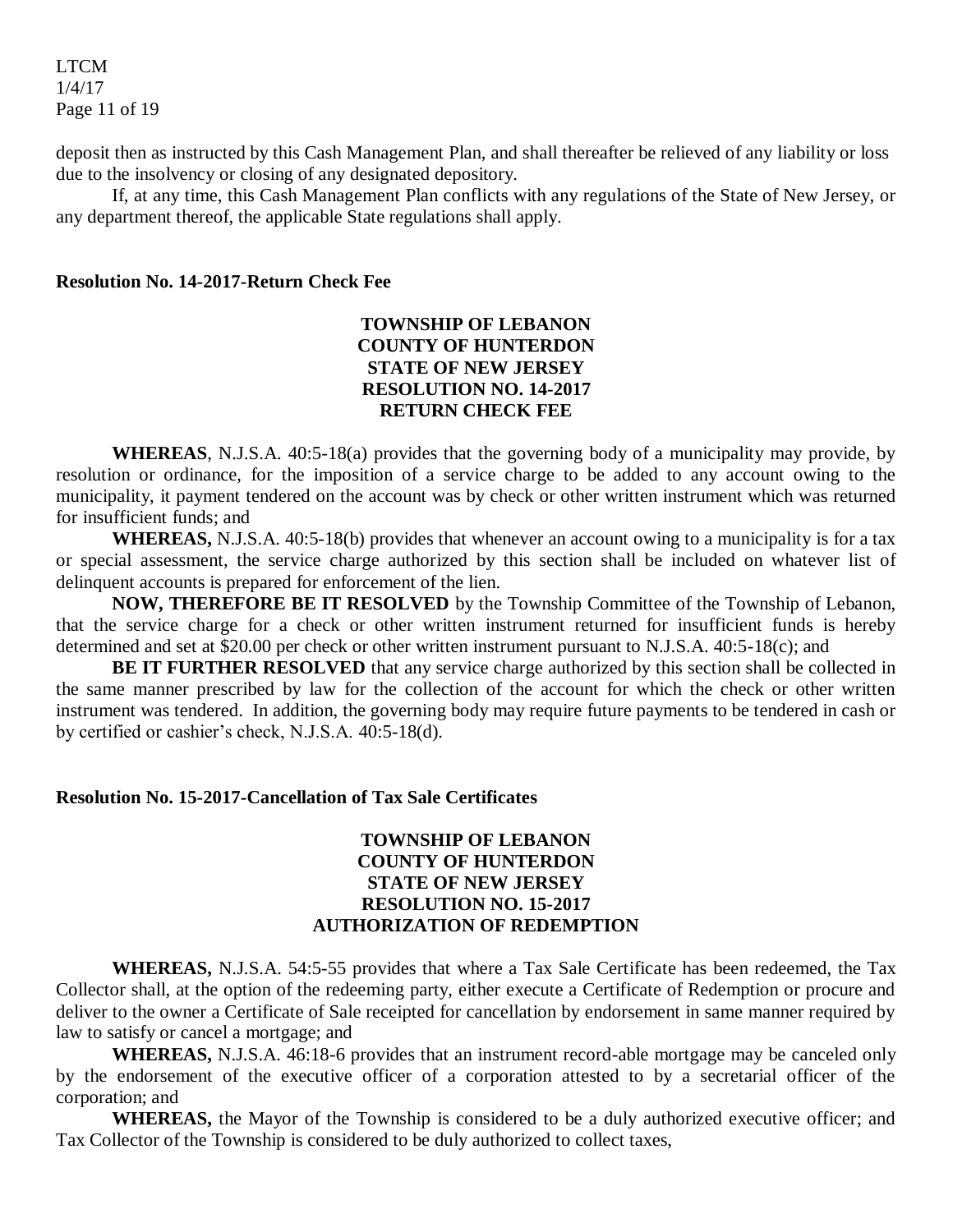**NOW, THEREFORE BE IT RESOLVED** by the Township of Lebanon in the County of Hunterdon, that the Mayor and Tax Collector be designated as the duly authorized to endorse for cancellation of Tax Sale Certificates; and

**BE IT FURTHER RESOLVED** that a copy of this Resolution be sent to the Township Tax Collector for insertion in her official records.

#### **Resolution No. 16-2017-Recycling Tonnage Grant**

## **TOWNSHIP OF LEBANON COUNTY OF HUNTERDON STATE OF NEW JERSEY RESOLUTION NO. 16-2017 TONNAGE GRANT APPLICATION RESOLUTION**

- **WHEREAS,** The Mandatory Source Separation and Recycling Act, P.L.1987, c.102, has established a recycling fund from which tonnage grant may be made to municipalities in order to encourage local source separation and recycling programs; and
- **WHEREAS,** It is the intent and the spirit of the Mandatory Source Separation and Recycling Act to use the tonnage grants to develop new municipal recycling programs and to continue and to expand existing programs;
- **WHEREAS,** The New Jersey Department of Environmental Protection has promulgated recycling regulations to implement the Mandatory Source Separation and Recycling Act; and
- **WHEREAS,** The recycling regulation impose on municipalities certain requirements as a condition for applying tonnage grants, including but not limited to, making and keeping accurate, verifiable records of material collected and claimed by the municipality; and
- **WHEREAS,** A resolution authorizing this municipality to apply for such tonnage grants will memorialize the commitment of this municipality to recycling and to indicate the assent of the Township of Lebanon to the efforts undertaken by the municipality and the requirements contained in the Recycling Act and recycling regulations; and
- **WHEREAS,** Such a resolution should designate the individual authorized to ensure the application is properly completed and timely filed.
- **NOW THEREFORE BE IT RESOLVED** by the Township of Lebanon Committee of the Township of Lebanon,

Hunterdon County, New Jersey, that the Township of Lebanon hereby endorses the submission of the recycling tonnage

grant application to the New Jersey Department of Environmental Protection and designates JoAnn Fascenelli to ensure

that the application is properly filed; and

**BE IT FURTHER RESOLVED** that the monies received from the recycling tonnage grant be deposited in a dedicated

recycling trust to be used solely for the purposes of recycling.

## **Resolution No. 17-2017-Appointing the Municipal Court**

## **TOWNSHIP OF LEBANON**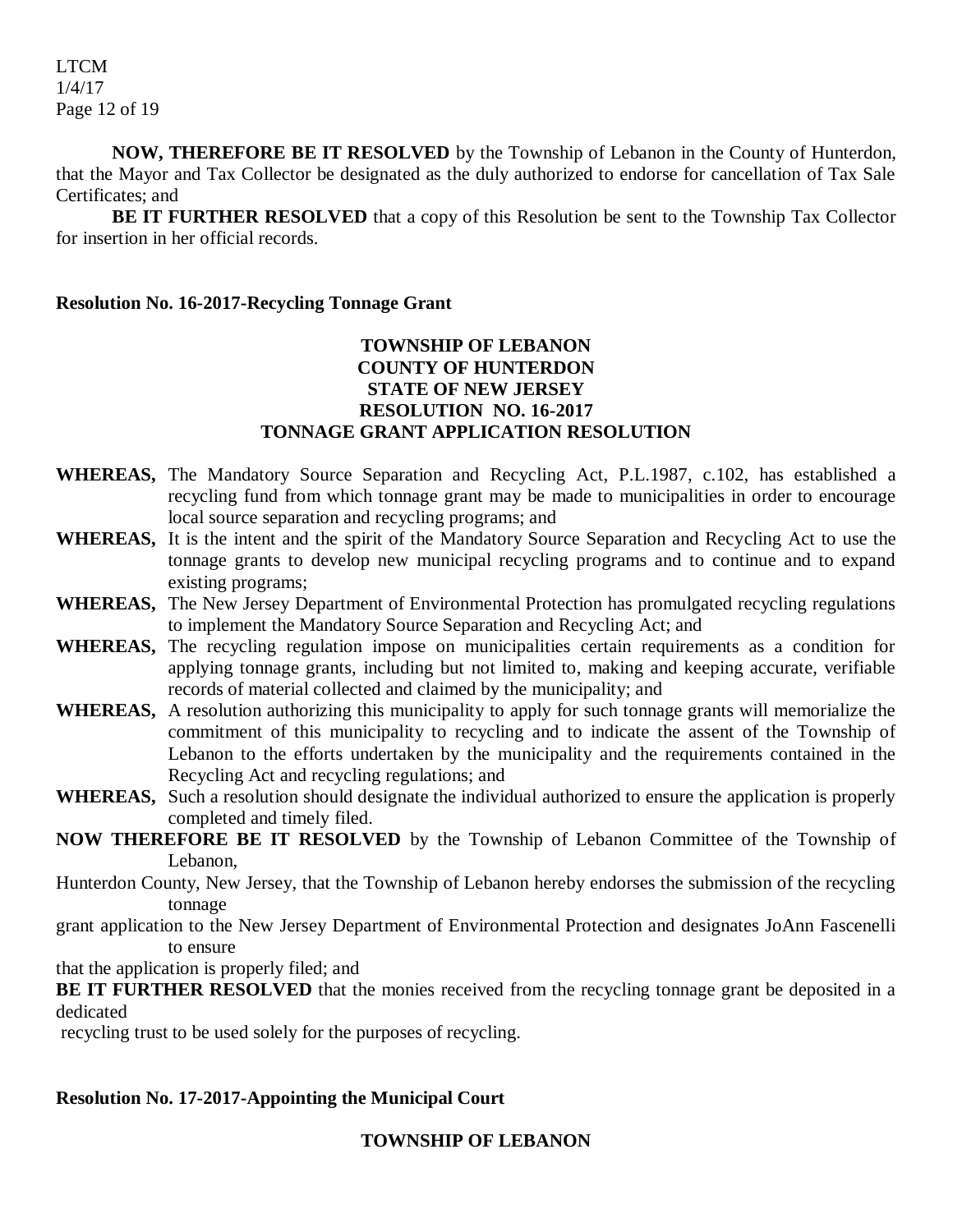## **COUNTY OF HUNTERDON STATE OF NEW JERSEY RESOLUTION NO. 17-2017 RESOLUTION AUTHORIZING THE ENGAGEMENT OF A MUNICIPAL COURT ADMINISTRATOR**

**WHEREAS**, the Township of Lebanon has entered into a Shared Services Agreement for a Shared Municipal Court between the Township of Lebanon and the Township of Tewksbury; and

**WHEREAS,** the Municipal Court requires the services of a Municipal Court Administrator for 2017 year; and

**NOW, THEREFORE, BE IT RESOLVED,** by the Mayor and Committee of the Township of Lebanon, Hunterdon County, New Jersey, hereby ratifies the Appointment of Julie Kosakowski as the Certified Court Administrator for the 2017 year.

## **Resolution No. 18-2017 – Appointing a Risk Management Consultant**

## **TOWNSHIP OF LEBANON COUNTY OF HUNTERDON STATE OF NEW JERSEY RESOLUTION 18-2017 STATEWIDE INSURANCE FUND RESOLUTION APPOINTING RISK MANAGEMENT CONSULTANT**

**WHEREAS**, the Township of Lebanon (hereinafter "LOCAL UNIT") has joined the Statewide Insurance Fund (hereinafter "FUND"), a joint insurance fund as defined in N.J.S.A. 40A:10-36 *et seq*.; and

**WHEREAS**, the Bylaws require participating members to appoint a Risk Management Consultant, as those positions are defined in the Bylaws, if requested to do so by the FUND; and

**WHEREAS**, the Local Unit has complied with relevant law with regard to the appointment of a Risk Management Consultant

**WHEREAS**, the FUND has requested its members to appoint individuals or entities to that position; and **NOW, THEREFORE, BE IT RESOLVED** by the governing body of the Township of Lebanon, in the County of Hunterdon and State of New Jersey, as follows:

- 1. Township of Lebanon hereby appoints Groendyke Associates as its local Risk Management Consultant.
- 2. The Mayor and Clerk are hereby authorized to execute the Risk Management Consultant's Agreement for the fund year **2017** in the form attached hereto.

#### **Resolution No. 19-2017 – Appointing a Fund Commissioner**

**STATE OF NEW JERSEY COUNTY OF HUNTERDON TOWNSHIP OF LEBANON RESOLUTION NO. 19-2017 APPOINT FUND COMMISSIONER**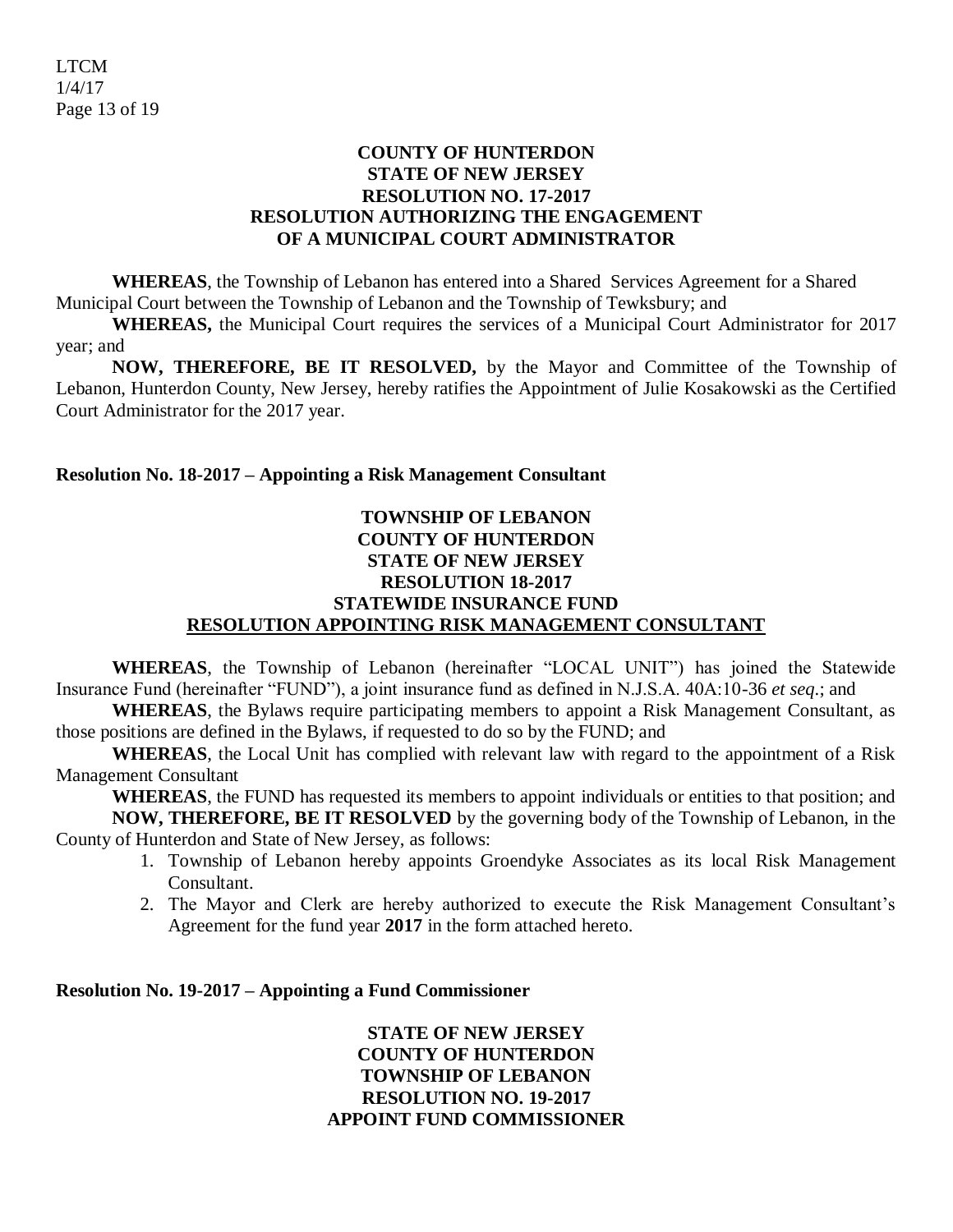LTCM 1/4/17 Page 14 of 19

**WHEREAS,** the Township of Lebanon (hereinafter "Local Unit") is a member of the Statewide Insurance fund (hereinafter "Fund"), a joint insurance fund as defined in N.J.S.A. 40A:10-36 *et seq*.; and

**WHEREAS,** the Fund's Bylaws require participating members to appoint a Fund Commissioner; **NOW, THEREFORE, BE IT RESOLVED** by the governing body of the Township of Lebanon that Thomas McKee is hereby appointed as the Fund Commissioner for the Local Unit for the 2017 year; and

**BE IT FURTHER RESOLVED** that Karen Sandorse is hereby appointed as the Alternate Fund Commissioner for the Local Unit for the 2017 year; and

**BE IT FURTHER RESOLVED** that the Local Unit's Fund Commissioner is authorized and directed to execute all such documents as required by the Fund.

## **ORDINANCES**

## **Introduction**

## **ORDINANCE NO. 2017-01- CAP BANK**

*Motion by Mr. Schmidt, seconded by Mr. McKee and carried by unanimous favorable roll call vote, the* Township Committee approved Ordinance No. 2017-01 on first reading. (As entitled below).

## STATE OF NEW JERSEY COUNTY OF HUNTERDON TOWNHSIP OF LEBANON ORDINANCE NO. 2017-01 CALENDAR YEAR 2017 ORDINANCE TO EXCEED THE MUNICIPAL BUDGET APPROPRIATION LIMITS AND TO ESTABLISH A CAP BANK (N.J.S.A. 40a:4-45.14)

Public Hearing will be held on February 1, 2017

## **APPOINTMENTS**

*Motion by Mr. Wunder, seconded by Mr. Schmidt and carried by unanimous favorable roll call vote, the* Township Committee approved the following appointments.

#### **2017 APPOINTMENTS**

#### *ANNUAL 1-YEAR APPOINTMENTS*

**CLERK/REGISTRAR:** Karen Sandorse –Tenured **DEPUTY CLERK/DEPUTY REGISTRAR:** Kimberly Jacobus<br> **CHIEF FINANCIAL OFFICER:** Greg DellaPia – Tenured **CHIEF FINANCIAL OFFICER: TAX ASSESSOR:** Mary Mastro - Tenured **ASSESSMENT SEARCH OFFICER:** Karen Sandorse **COLLECTOR OF TAXES:** Mary Hyland – Tenured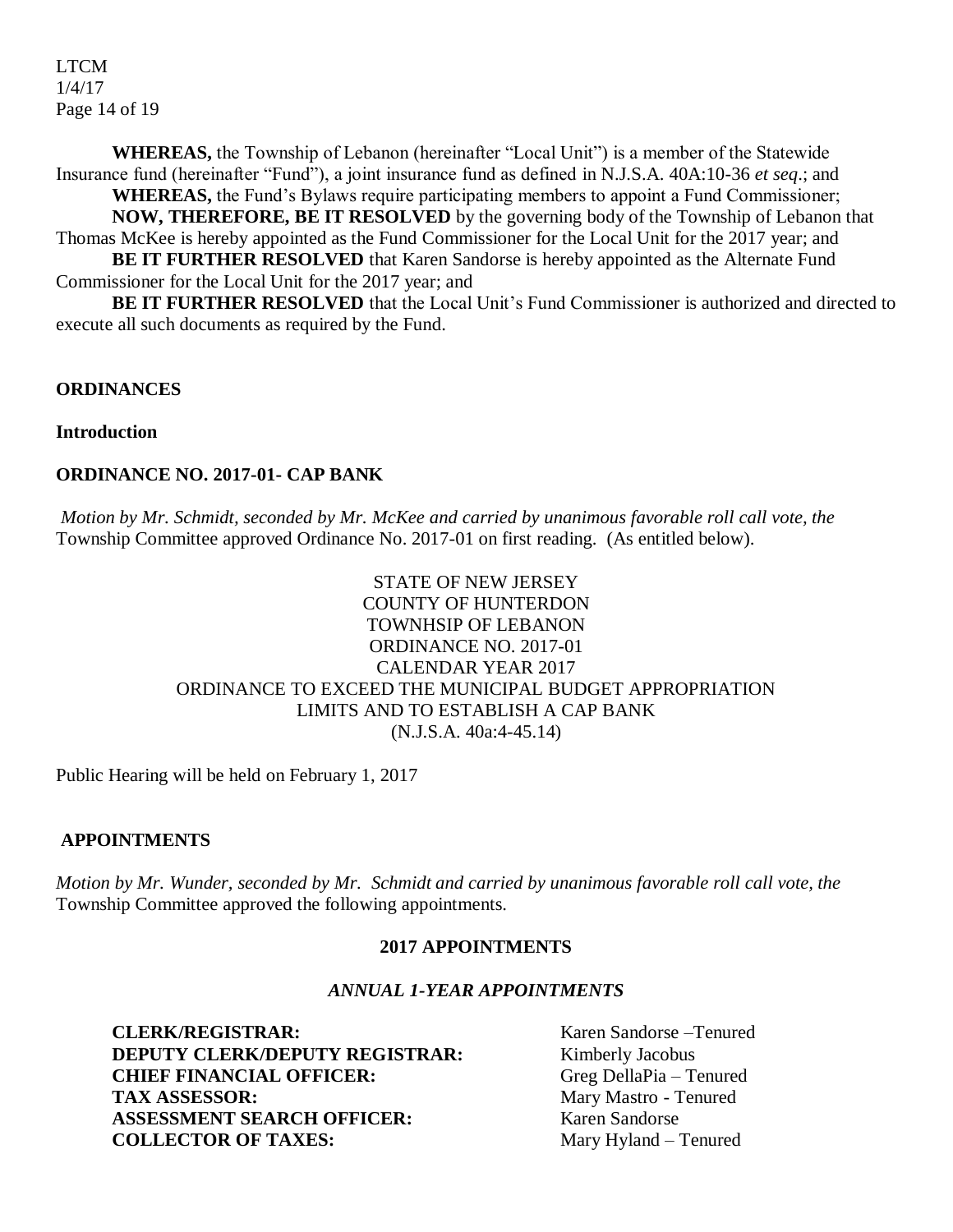LTCM 1/4/17 Page 15 of 19

> **MUNICIPAL HOUSING LIAISON:** Gail Glashoff **DPW SUPERVISOR:** Warren Gabriel **DPW ASSISTANT SUPERVISOR:** Kevin Rivers **ACCOUNTS PAYABLE CLERK**: JoAnn Fascenelli **LIBRARY CLERK:** Karla Drumm **MUSEUM CURATOR:** Joan Lucas **FIRE OFFICIAL:** (Temporary Acting) **SPECIAL POLICE CLASS II:** Alan Goracy **POLICE OFFICE MANAGER:** Kathy Goracy **POLICE MATRON:** Vacant **OFFICIAL ASSESSMENT SEARCHER:** Karen Sandorse **OFFICIAL TAX SEARCHER:** Mary Hyland **ISSUER OF SUBDIVISION CERTIFICATES:** Gail Glashoff **STATE HISTORIAN:** Vacant **DOG CENSUS**: Vacant **PERC WITNESS:** Jess Symonds **PERC WITNESS ALT:** Kurt Hoffman **PUBLIC AGENCY COMPLIANCE OFFICER:** Karen Sandorse **OEM DEPUTIES:** Bruce Cunningham & Joseph Maurizio **ZONING OFFICER:** John Flemming

#### **BOARD OF HEALTH**:

Thomas McKee Brian Wunder Marc Laul Mike Schmidt Beverly Koehler Mary Mastro, Tax Assessor Karen Sandorse, Secretary

#### **HISTORIANS – 1 year terms**

Victor Hoffman Nina Savoia Susan Donavan Eileen Lebida Chuck Speierl Laurie Hoffman Denise Schroder 2 Vacancies

#### **LIBRARY COMMISSION - 1 year terms**

Barbara O'Rourke Jan Gibas Melanie Ryan Kristen Petrik Debbie Bernardo 2 Vacancies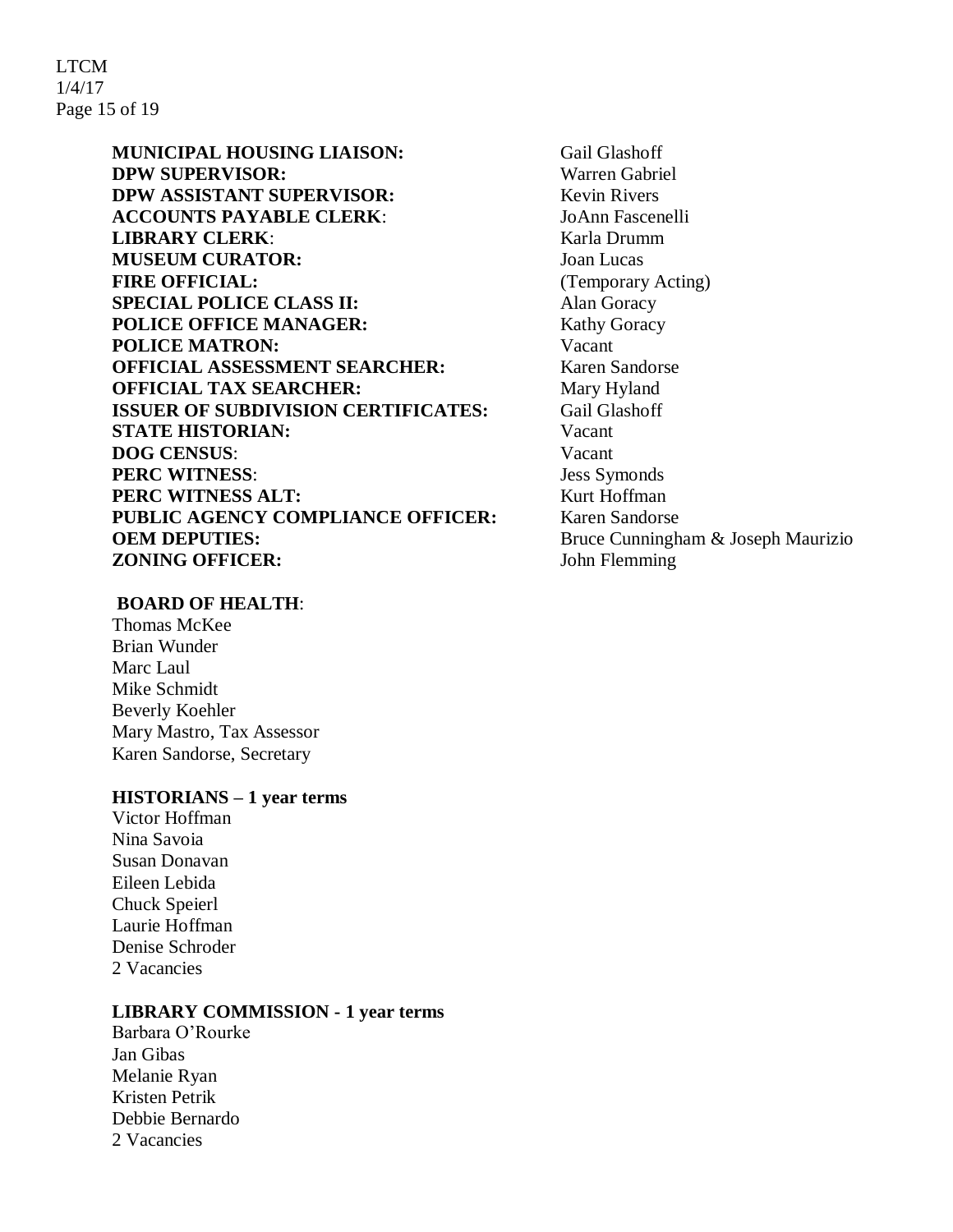LTCM 1/4/17 Page 16 of 19

#### **PARK COMMITTEE - 1 year terms**

Kirk Petrik Eric Petrik Kimberly Jacobus Collette Evanko Jen Matyas Greg Cahill Charles Fortenbacker Joann Letters Anthony Confortini Douglas Springer 1 Vacancy

## **RECYCLING COORDINATOR -1 year terms**

JoAnn Fascenelli Jan Gibas, Assistant

#### **RECYCLING COMMISSION- 1 year terms**

Jan Gibas Vacancy

# **REPRESENTATIVE TO SWAC – 1 year term**

Vacancy

## **MUSCONETCONG RIVER MANAGEMENT COUNCIL – 1 year terms**

Erik Henriksen – Liaison Nancy Lawler – Alternate

#### **AG ADVISORY COMMITTEE -1 year terms**

Adam Ambielli Al Nagie Gary Milkowski

#### **PLANNING BOARD MEMBERS**

| CLASS I:          | Brian Wunder, expires 12/17                 | Class I Appointed by the Mayor       |
|-------------------|---------------------------------------------|--------------------------------------|
| <b>CLASS II:</b>  | Adam Duckworth, expires 12/17               | Class II is Mayor appointment        |
| <b>CLASS III:</b> | Tom McKee, expires 12/17                    | Class III is a Committee appointment |
| <b>CLASS IV:</b>  | Gary MacQueen, expires 12/20                | Class IV is a Mayor appointment      |
| <b>CLASS IV:</b>  | Chris Piasecki, expires 12/20               | Class IV is a Mayor appointment      |
|                   | CLASS IV -ALT 1: Art Gerlich, expires 12/18 | Class IV is a Mayor appointment      |
|                   |                                             |                                      |

#### **BOARD OF ADJUSTMENT MEMBERS**

| <b>CLASS IV:</b> | Gary MacQueen, expires 12/20                         |
|------------------|------------------------------------------------------|
| <b>CLASS IV:</b> | Lou Perry, expires $12/20$                           |
| <b>CLASS IV:</b> | Abe Abuchowski, two year appointment, expiring 12/18 |
| CLASS IV-ALT 1:  | John Locker, expires 12/18                           |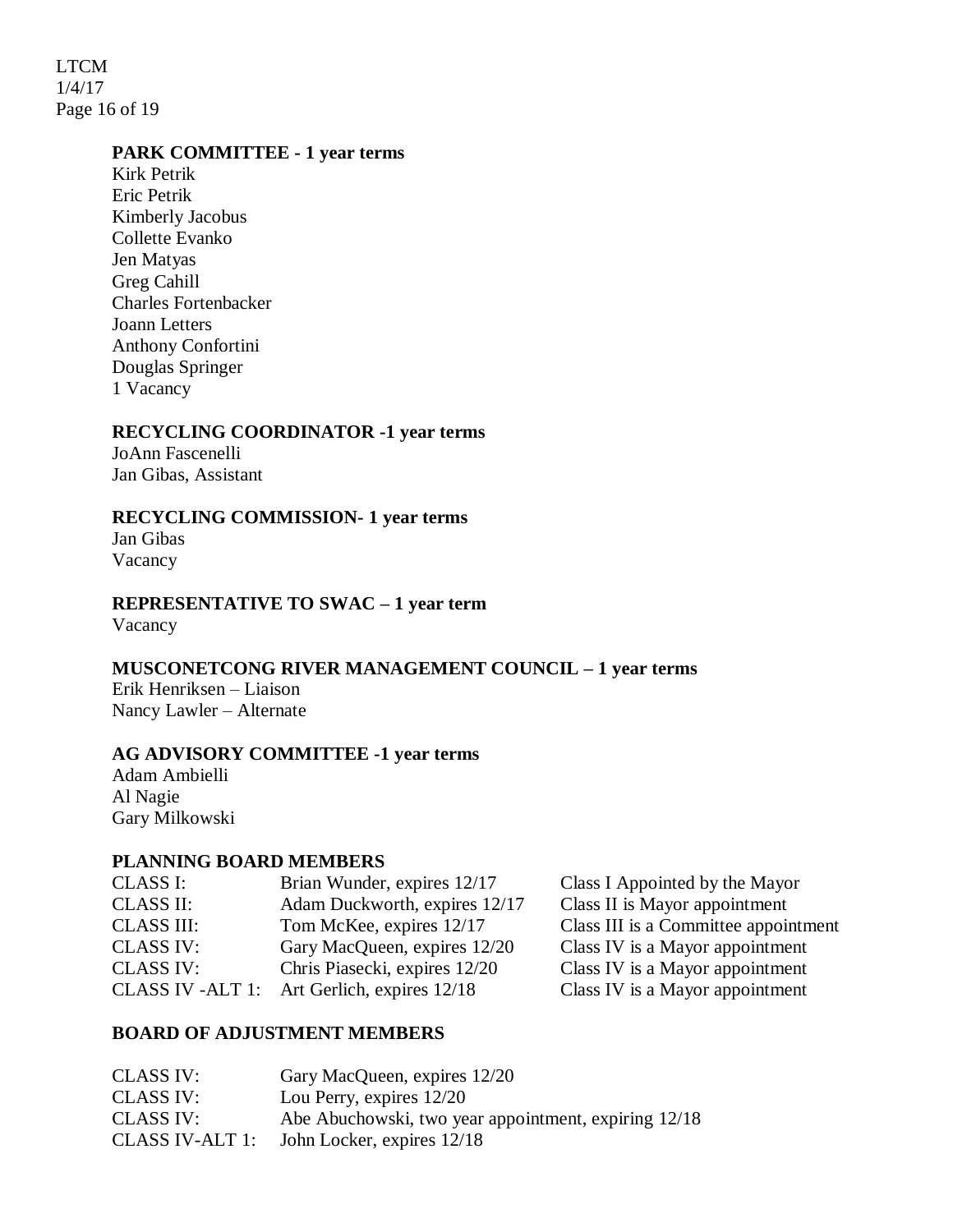## **2017 MAYORAL APPOINTMENTS**

#### **RECREATION COMMISSION**

| Maria Naccarato | 5-year term, expires 12/21       |
|-----------------|----------------------------------|
| Vacancy         | Alt. $#2$ - Term expires $12/18$ |

## **ENVIRONMENTAL & OPEN SPACE COMMISSION**

Kathryn Koch Alt #2 – Term expires 12/18

Warren Newman 3-year term, expires 12/19<br>Sharon Petzinger 3-year term, expires 12/19 3-year term, expires 12/19

## **MAYORAL LIAISONS**

*Mayor Laul appointed the following Committeemen as Liaisons to:*

| <b>Liaison Positon</b>                     | <b>Committee Member</b> |
|--------------------------------------------|-------------------------|
| <b>Emergency Management</b>                | Koehler                 |
| Grants                                     | Koehler                 |
| <b>Information Technologies</b>            | Koehler                 |
| Library Committee                          | Koehler                 |
| Local School District & High School        | Koehler                 |
| <b>Recreation Commission</b>               | Koehler                 |
| <b>Food Pantry</b>                         | Wunder                  |
| Municipal Co-ord of HC Senior Services     | Wunder                  |
| Park Committee                             | Wunder                  |
| <b>Planning Board Class I</b>              | Wunder                  |
| <b>Relocation Assistance Officer</b>       | Wunder                  |
| Veteran's Haven                            | Wunder                  |
| Administration                             | Laul                    |
| <b>Environmental Matters</b>               | Laul                    |
| <b>Environmental Open Space Commission</b> | Laul                    |
| <b>FEMA</b>                                | Laul                    |
| Fire and Rescue                            | Laul                    |
| Length of Service Award                    | Laul                    |
| <b>Zoning Department</b>                   | Laul                    |
| Finance                                    | Schmidt                 |
| <b>Historians Committee</b>                | Schmidt                 |
| Open Space Coordinator                     | Schmidt                 |
| <b>Public Works</b>                        | Schmidt                 |
| <b>Shared Services</b>                     | Schmidt                 |
| <b>COAH</b> - Fair Housing                 | McKee                   |
| <b>Highlands</b>                           | McKee                   |
| <b>Legal Matters</b>                       | McKee                   |
| <b>Municipal Courts</b>                    | McKee                   |
| <b>Planning Board Class III</b>            | McKee                   |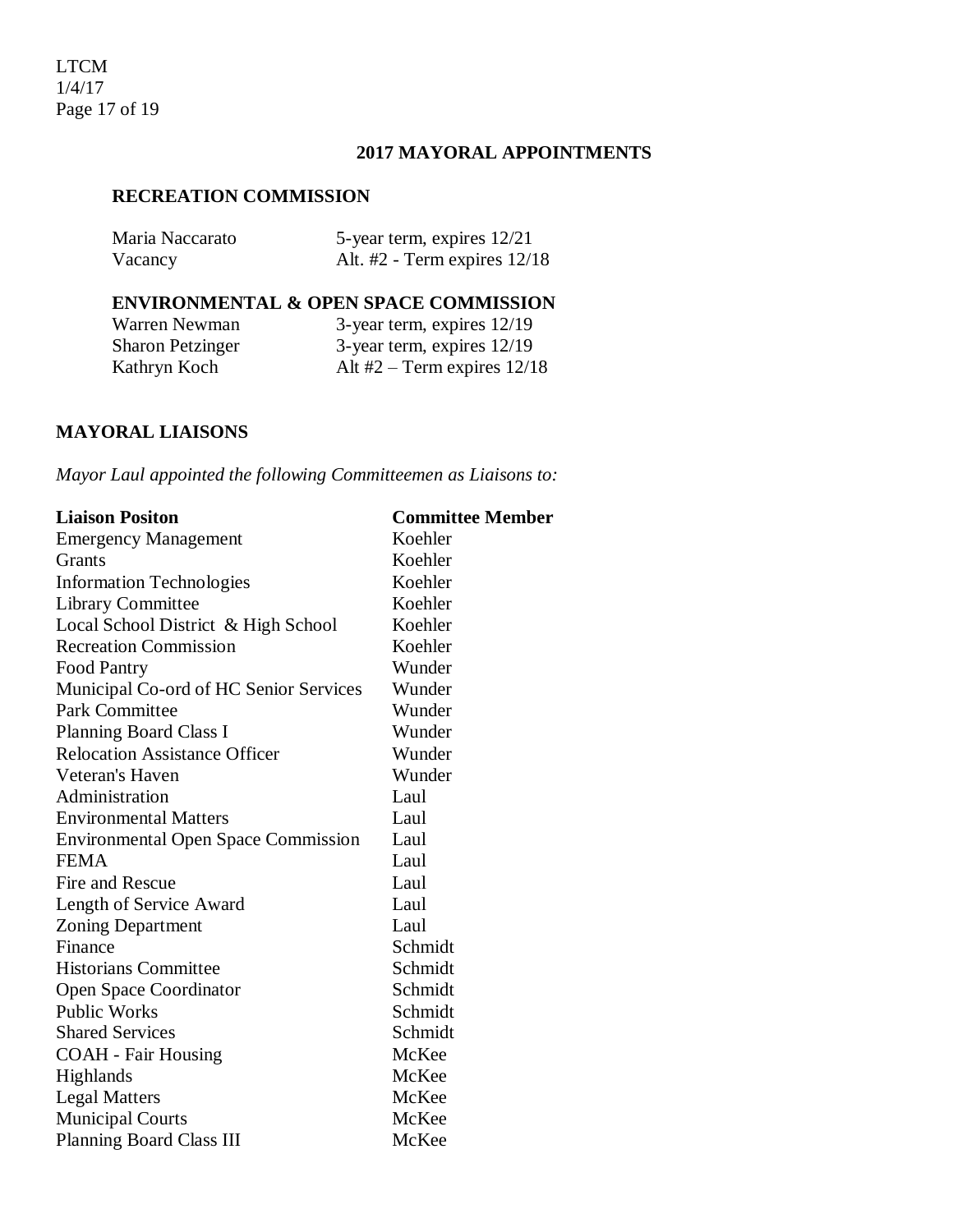LTCM 1/4/17 Page 18 of 19

Police Department McKee CWA Contracts McKee/Schmidt

## **TOWNSHIP CONTRACTS – AGREEMENTS**

*Motion by Ms. Koehler, seconded by Mr. Wunder and carried by unanimous favorable roll call vote, the* Township Committee approved entering into contract with the following: Zoning Officer – John Flemming

*Motion by Mr. Schmidt, seconded by Ms. Koehler and carried by unanimous favorable roll call vote, the* Township Committee approved entering into a contract with the following: Newsletter – Design and Maintenance– Karen Newman

*Motion by Ms. Koehler, seconded by Mr. Schmidt and carried by unanimous favorable roll call vote, the* Township Committee approved entering into a contract with the following: Website – Design and Maintenance – Karen Newman

## **ACO- Kim Bennett – Tabled**

The Mayor stated that the Committee received four quotes for Animal Control and they are all different in what they offer and allow. The Mayor would rather not make a decision right now and would like to appoint two Committee members to a Sub-Committee to interview and discuss the different options with the different companies and find out which one is best suited for our needs. Ms. Koehler and Mr. Wunder volunteered.

# **LEBANON TOWNSHIP VOLUNTEER FIRE/EMS – OFFICER'S OATH OF OFFICE**

Mayor Laul administered the Oath of Office to the following Fire/EMS Officers:

Chief- James Crampton Deputy Chief- Robert Pek Deputy Chief- William Cutri-French Captain- David Sulpy Lieutenant- Alexander Lemenze Lieutenant- Philip Dacey

#### **OLD BUSINESS**

**None**

**NEW BUSINESS**

**Junk Yard Application – Burd Salvage – Tabled**